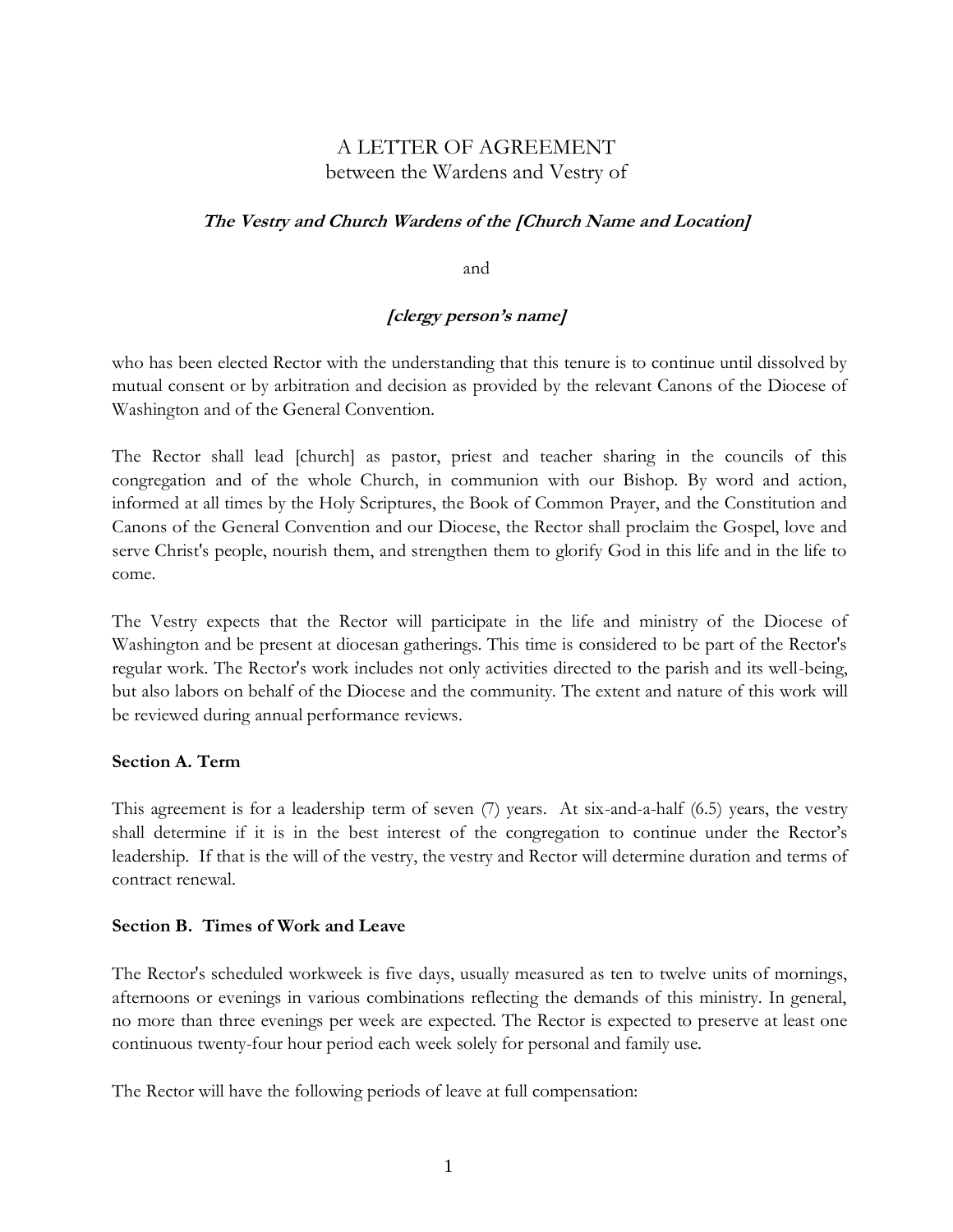- a) National Holidays, to be taken so as not to interfere with worship for major occasions. When the Holiday is a workday (such as Sunday or other day of celebration) or the Holiday is on a specified day off, compensating time off should be taken. The National Holidays are: New Years Day, Martin Luther King Day, Monday of Easter Week, Memorial Day, Independence Day, Labor Day, Thanksgiving Day, Day following Thanksgiving, Christmas Day, and two floating holidays designated by the rector at the beginning of the calendar year.
- b) One month Annual Vacation, consisting of twenty-three workdays, which shall include four Sundays. Two weeks of vacation may be taken after the first six months of service. No more than six days and one Sunday may be carried forward to a succeeding year.
- c) Three days leave post-Easter and post-Christmas.
- d) Professional Development Leave, at the rate of fourteen days per year; for continuing education, retreat and/or spiritual refreshment.
- e) Sick leave to provide reasonable absence for medical reasons but not to exceed an accrual of 1.5 days per month.
- f) The Rector may engage in reserve military service up to a total of 14 days per year, which shall not be counted against any leave time.

#### **Section B. Professional and Spiritual Renewal**

To support the rector in professional and spiritual renewal and if possible according to parish budget, the Vestry will:

- a) Three months of Sabbatical Leave will be available after the fifth year and every five years thereafter.
- b) Grant such leave with the understanding that clergy will not be absent from the parish for more than three consecutive months in any one year. Sabbatical leave is to be scheduled with parish leadership for a time that is not disruptive to parish life.
- c) Work with clergy to arrange sabbaticals in accordance with Diocesan policy, understanding that sabbatical is not an entitlement for time served, but rather an investment in future ministry and that the rector will return from any sabbatical to serve for a minimum of one full additional year and, normatively, for several more.

#### **Section D. Wellness**

It is understood that all costs for the following are included in the total compensation package.

To encourage and support the Rector in [his/her] physical, spiritual and mental health, the Vestry will:

- a) Encourage [him/her] to have an annual physical examination;
- b) Encourage [him/her] to make a three or four day annual retreat outside the diocese;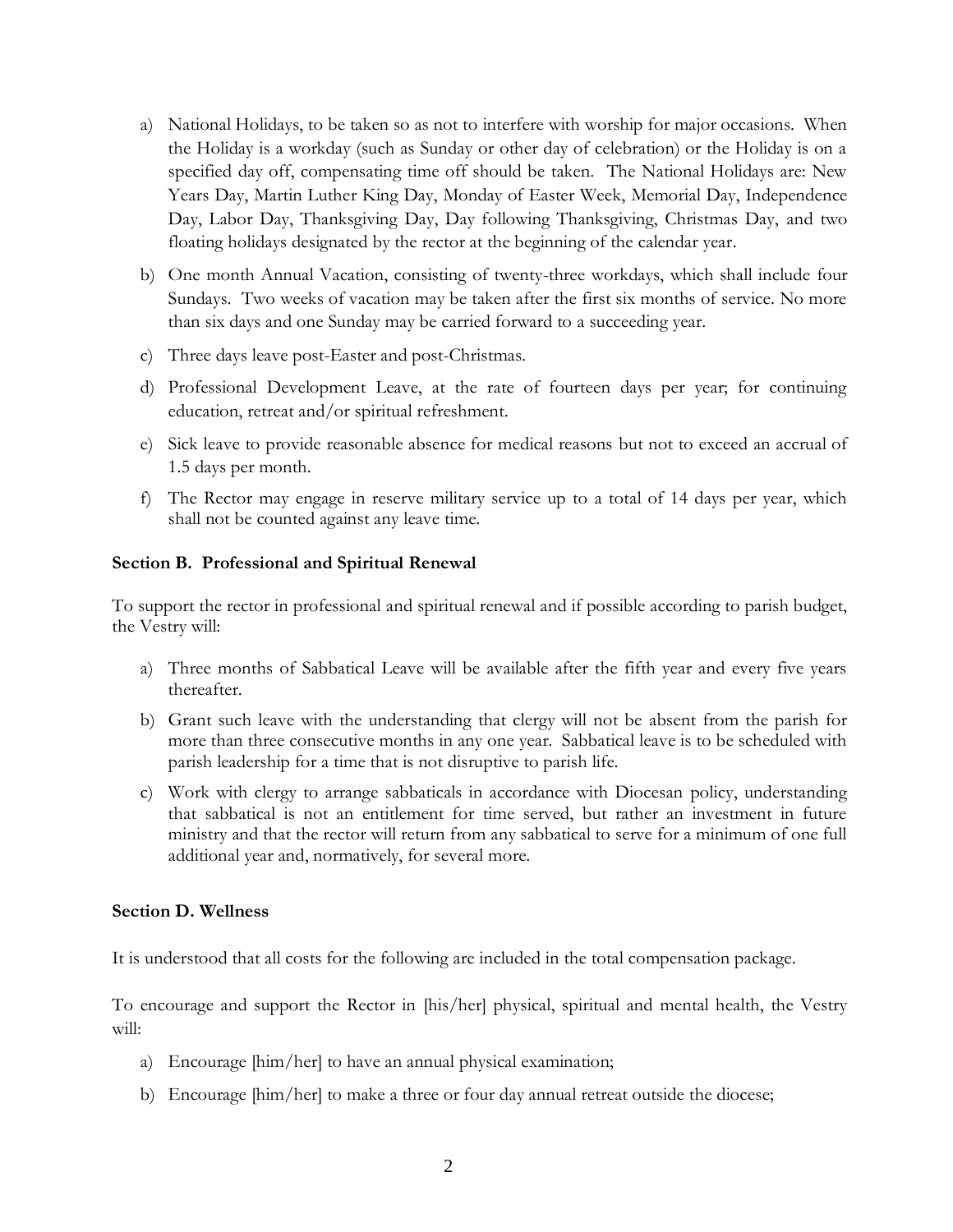- c) Expect [him/her] to report quarterly to the Vestry the number of days [he/she] has taken for recreational, study and vacation time during that period;
- d) Expect [him/her] to participate in a professional support group of his choosing; and
- e) Encourage [him/her] to have a personal spiritual director.

The Senior Warden will consult with the Rector at least quarterly to see that the terms of this section are being met.

## **Section E. Compensation**

The Rector's annual cash stipend will be \$[amount] plus \$[amount] housing allowance,

Compensation will be reviewed and adjusted annually in light of recommendations from the diocesan Clergy Compensation Committee and the current Diocesan minimum clergy stipend standard. The Vestry shall pay the following benefits:

- (a) Church Pension Fund assessment on the sum of the Rector's total annual cash compensation (including housing allowance and utilities, as per the C.P.F. formula for clergy provided with a rectory)
- (b) Medical and dental insurance provided through the Diocesan group plan or its equivalent;
- (c) Group Life and Accidental Death and Dismemberment Insurance provided through the Diocesan group plan or its equivalent;

### **Section F. Expenses**

The Vestry shall pay the following expenses incurred by the Rector in fulfilling the duties of office:

- a) Expense Allowance not to exceed [amount] with travel to be reimbursed at the current IRS rate per mile plus out-of-pocket costs of parking fees, tolls, transportation fares, etc. Also to be reimbursed in this allowance are other professional expenses including hospitality, professional dues, journals, books and other costs incurred in fulfilling the duties of the Rector's ministry.
- b) These expenses will be reimbursed monthly upon presentation of documentation under an accountable plan. The annual budget for these expenses will be reviewed against actual costs.
- c) The expenses of the church's office operation, such as telephone, postage, office equipment, supplies, secretarial services, etc. in accordance with the annual parish budget.
- d) The cost of a telephone in the rector's residence and cellular service. These telephone numbers shall be published to insure the rector's ready accessibility in case of emergencies. The rector shall pay the cost of all personal long distance calls.
- e) An Annual Continuing Education Allowance per the current diocesan guidelines, set aside January 1st each year in a special account, and paid on behalf of the Rector toward expenses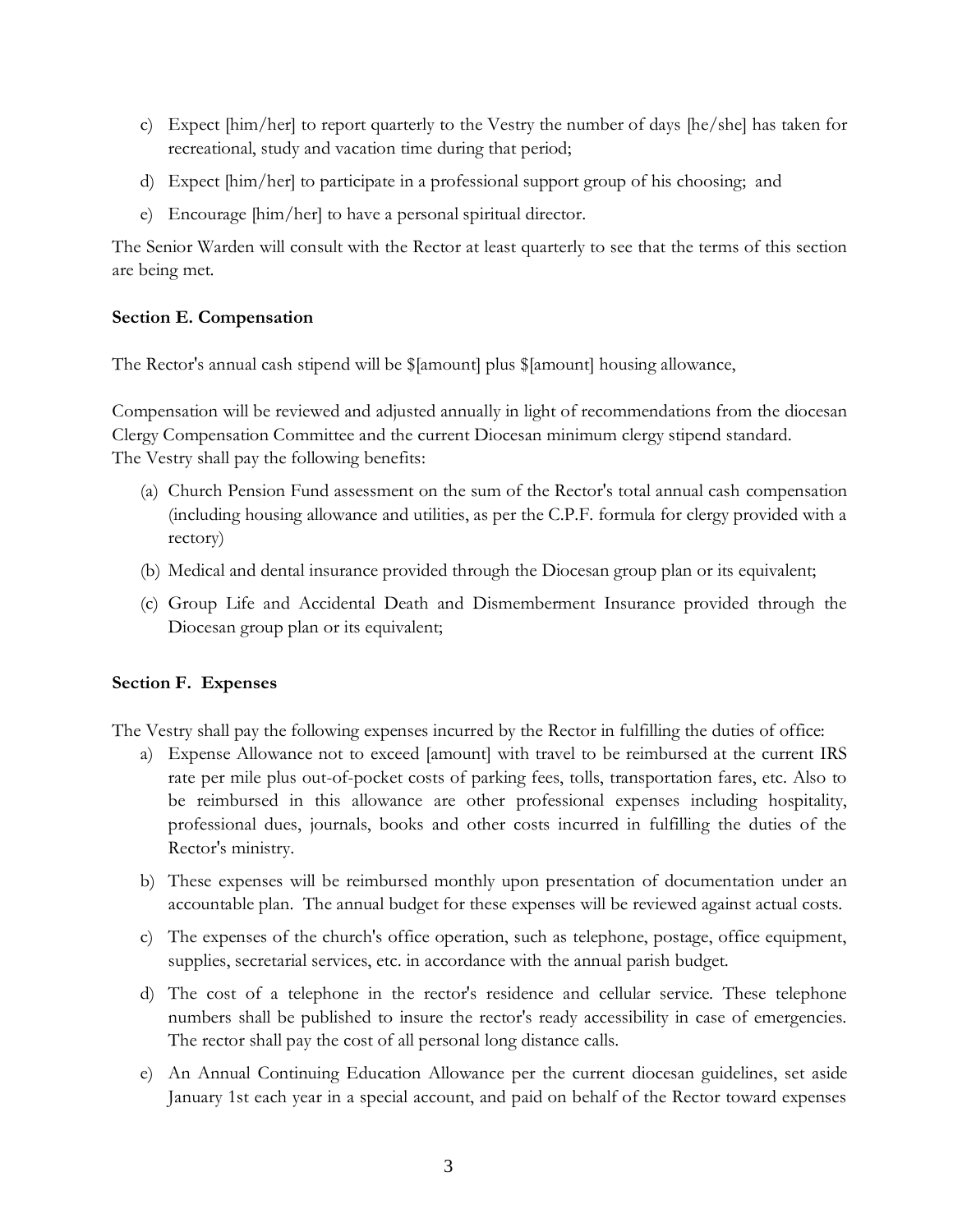incurred in relation to Professional Development Leave. Unexpended portions of this allowance shall be allowed to accumulate for use in succeeding years up to six years.

f) For clergy who live in church owned housing, a [amount] Equity Housing Allowance will be established and will be funded annually into a tax-deferred account. See the Active Clergy Guide for Equity Housing Allowance guidelines.

## **Section G. Discretionary Fund**

In accordance with the Canons of General Convention, a Discretionary Fund is to be established for charitable purposes under the Rector's control, subject to annual audit without disclosure of beneficiaries. This is funded from gifts given to the church or the Rector for the purposes of the Discretionary Fund. Such gifts may be received at anytime or at baptisms, marriages and funerals. This shall be a parish account. This practice will be reviewed annually to evaluate its effectiveness both in terms of the needs of the Rector as well as the Wardens and Vestry.

### **Section H. Supplementary Compensation**

The Rector shall not charge fees for performing any rites of the Church (for example, baptisms, marriages and funerals) for members of the Parish congregations. The Rector may, however, receive income from other sources, such as:

- Services on behalf of persons not in any way related to the congregation;
- Fees and honoraria for professional services performed on personal time for groups unrelated to the congregation, or
- For sermons, books or articles published outside the parish.

### **Section I. Use of Buildings**

In addition to use and control of the Church and Parish buildings for the discharge of duties of the Rector's office, as provided by Canon law, the Rector shall have the right to grant use of the buildings to individuals or groups from outside the parish, following guidelines approved by the Rector, Wardens and Vestry.

### **Section J. Performance Review**

- a) The Rector, Wardens, and, if desired, other members of the Vestry agree to meet annually to review the rector's performance.
- b) The Rector and Wardens agree that this annual discussion of the Rector's ministry of the Parish will
	- **Provide the Rector with constructive feedback about performance in day to day and** strategic ministries;
	- Establish goals for the Rector for the coming year, based on parish goals and needs;
	- Isolate areas of development.

### **Section K. Strategic Ministry Review**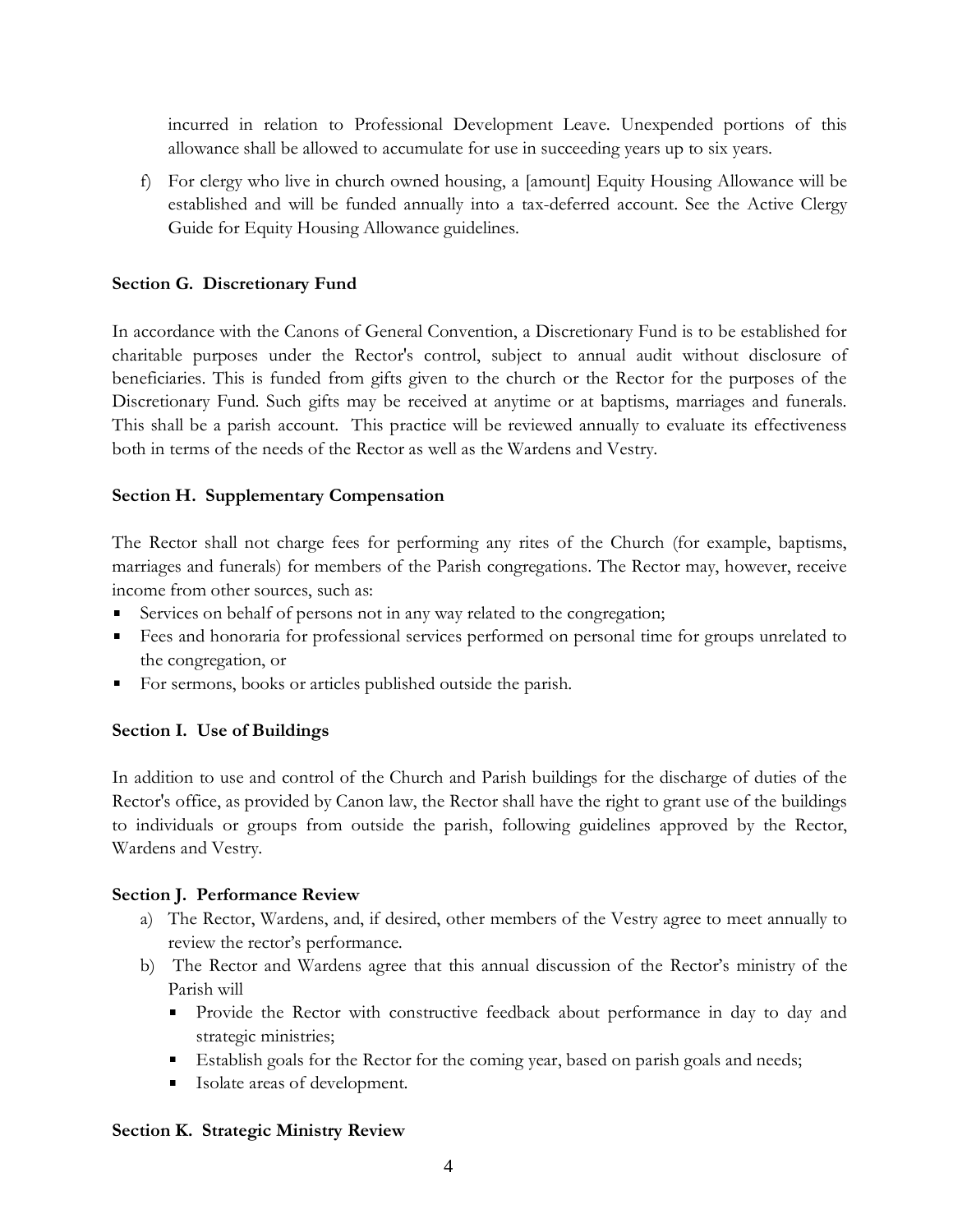- a) The Rector, Wardens, Vestry, and, if desired, members of the Search Committee agree to meet approximately six months after the rector's arrival to reflect on the transition, focusing on ways all levels and types of leadership may enhance the success of shared ministry.
- b) The Rector and Vestry agree to an annual discussion of the mission and strategy of the Parish, in order to
	- **Provide one another with constructive feedback about performance in day to day and** strategic ministries;
	- Establish goals for the for the coming year, based on parish context and needs;
	- Isolate areas of conflict or disappointment and give them adequate attention so they don't adversely affect long-term ministry; and
	- Clarify expectations of all parties to facilitate parish planning and to put any conflicts in manageable form.

A mutually agreed upon third party may be engaged to facilitate the Strategic Ministry review.

# **Section L. Other Agreements**

- a) All moving and travel expenses incurred in making the move from [location] to [location], shall be paid by the Vestry. Moving expenses shall include but not be limited to family travel and transporting household goods, not to exceed [amount].
- b) The moving date shall be in the week of \_\_\_\_\_\_\_\_\_\_\_\_\_\_\_. The Rector shall begin duties in the parish no later than \_\_\_\_\_\_\_\_\_\_\_\_\_\_\_\_\_\_\_\_\_\_\_\_\_\_\_\_\_\_, unless delayed by adverse circumstances.

c) All pay and benefits shall become effective on \_\_\_\_\_\_\_\_\_\_\_\_\_\_\_\_\_\_\_\_\_\_\_\_\_\_\_\_\_\_\_

- d) This Letter of Agreement when signed by all parties, and its related Position Description to be developed within six months, shall be made part of the minutes of the Vestry meeting following its signing, and copies shall be given to each new Vestry member.
- e) In the event of the Rector's death, the Vestry agrees to continue payment of the Rector's cash salary, and appropriate Medical Insurance to the Rector's surviving direct dependents for a period of two months. If the rector is living in the rectory, the surviving dependents may continue living in the rectory for up to six months.
- f) This letter may be revised only by mutual agreement, except that compensation and expenses revisions shall be mutually agreed upon in a separate budget process.
- g) If the Rector and the Vestry disagree concerning interpretation of this Letter of Agreement, either party may appeal for mediation to a mutually agreed upon third party, the Bishop remaining the final arbiter.

| Rector        | Date |
|---------------|------|
|               |      |
| Senior Warden | Date |